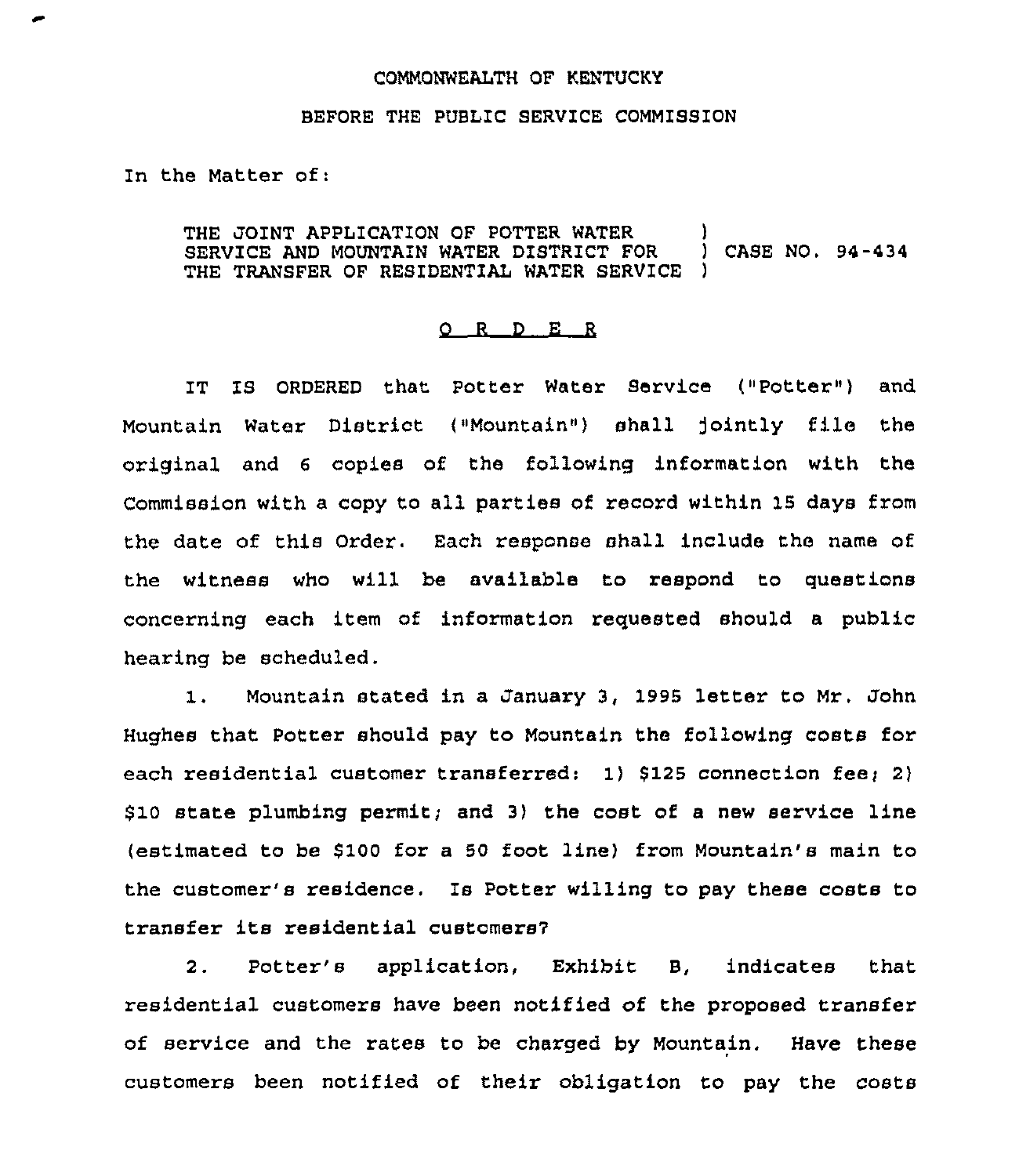referenced in Item No. 1, above7 If yes, provide copies of that notice.

3. If the response to Item No. 2, above, is no, notify each residential customer that upon transfer of service to Mountain, each customer will be required to: i) pay a \$125 connection fee to Mountain; ii) pay <sup>a</sup> \$<sup>10</sup> state plumbing permit; and iii) install and pay for a new water service line at a cost that will vary with the length of the line, The notice should also state that any comments regarding these payments should reference Case No, 94-434 and be submitted within 10 days to the Public Service Commission, 730 Schenkel Lane, P. O. Box 615, Frankfort, Kentucky 40602.

Provide copies of the notice sent pursuant to this Item and indicate the date the notice was sent.

4. Provide <sup>a</sup> list setting forth the following information for each of Potter's residential customers: name, address, and estimated length of new service line required to connect residence to Mountain's main.

5. Will Mountain install the new service lines for each residential customers at a cost of \$<sup>2</sup> per foot7

a. If no, will each residential customer be responsible for installing a new service line7

b. Provide documentation of the current cost per foot for the installation of a water service line in the vicinity of Ashcamp, Kentucky.

6. Is Mountain's ability to acquire Potter's residential customers contingent upon Mountain's construction of the Elkhorn

 $-2-$